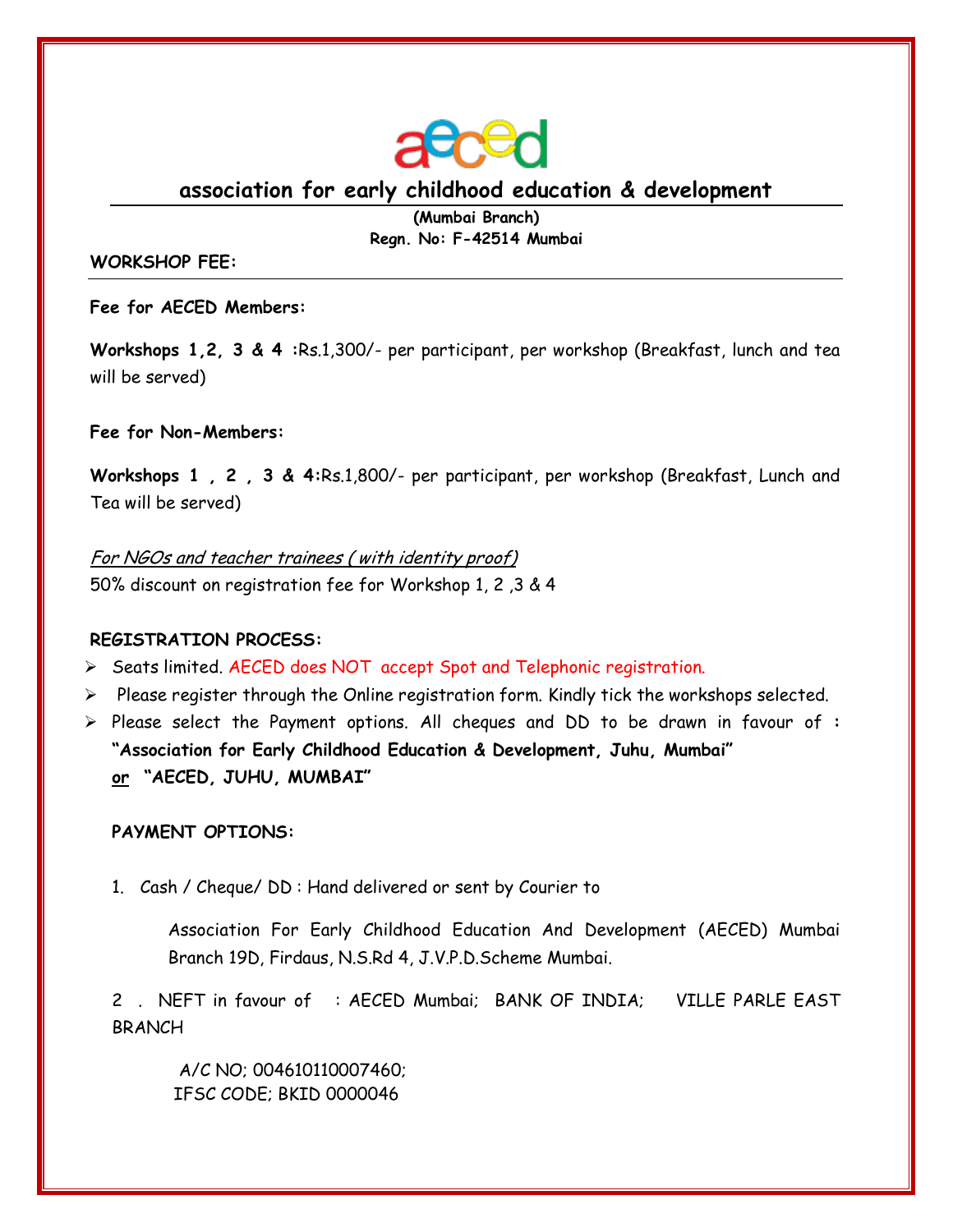**Kindly email a SCANNED copy of the receipt of the payment clearly mentioning the name of the person or the institute.**

- $\triangleright$  Confirmation of your seat will be on receipt of the payment.
- For any clarifications please call the undersigned between 11am and 2pm on 9920014040.
- All participants shall be awarded a **"Certificate of Participation"**

Also watch out for upcoming events on our website: www ………………………………( website)

We look forward to interacting with you throughout the year.

Thank you

Purnima Contractor Hon Sec AECED Mumbai www………………………………..( website) <https://www.facebook.com/aecedmumbai> Reg. No. F- 42514 9920014040

# **KNOW MORE ABOUT AECED MEMBERSHIP**

The Annual Membership of AECED Mumbai (2018-2019) is open. Please do renew (if applicable) and pass the buzz to help the ECD network grow.

| <b>Individual Membership</b> |                                          | <b>Institutional Membership</b> |                                          |
|------------------------------|------------------------------------------|---------------------------------|------------------------------------------|
|                              | 1) $1$ year - Rs.500/-                   |                                 | 1) $1$ year - Rs.1,000/-                 |
|                              | 2) $3 \text{ years} - \text{Rs}.1,200/-$ |                                 | 2) $3 \text{ years} - \text{Rs.}2,500/-$ |
| 3)                           | 5 years - Rs.2,000/-                     |                                 | 3) 5 years - Rs.4,000/-                  |

# Special offers on Membership:

All members will receive an unique Registration Number and Card

 **1 year membership** will receive a **Curriculum book** for ECE programs designed by the T.N Forces; Chennai